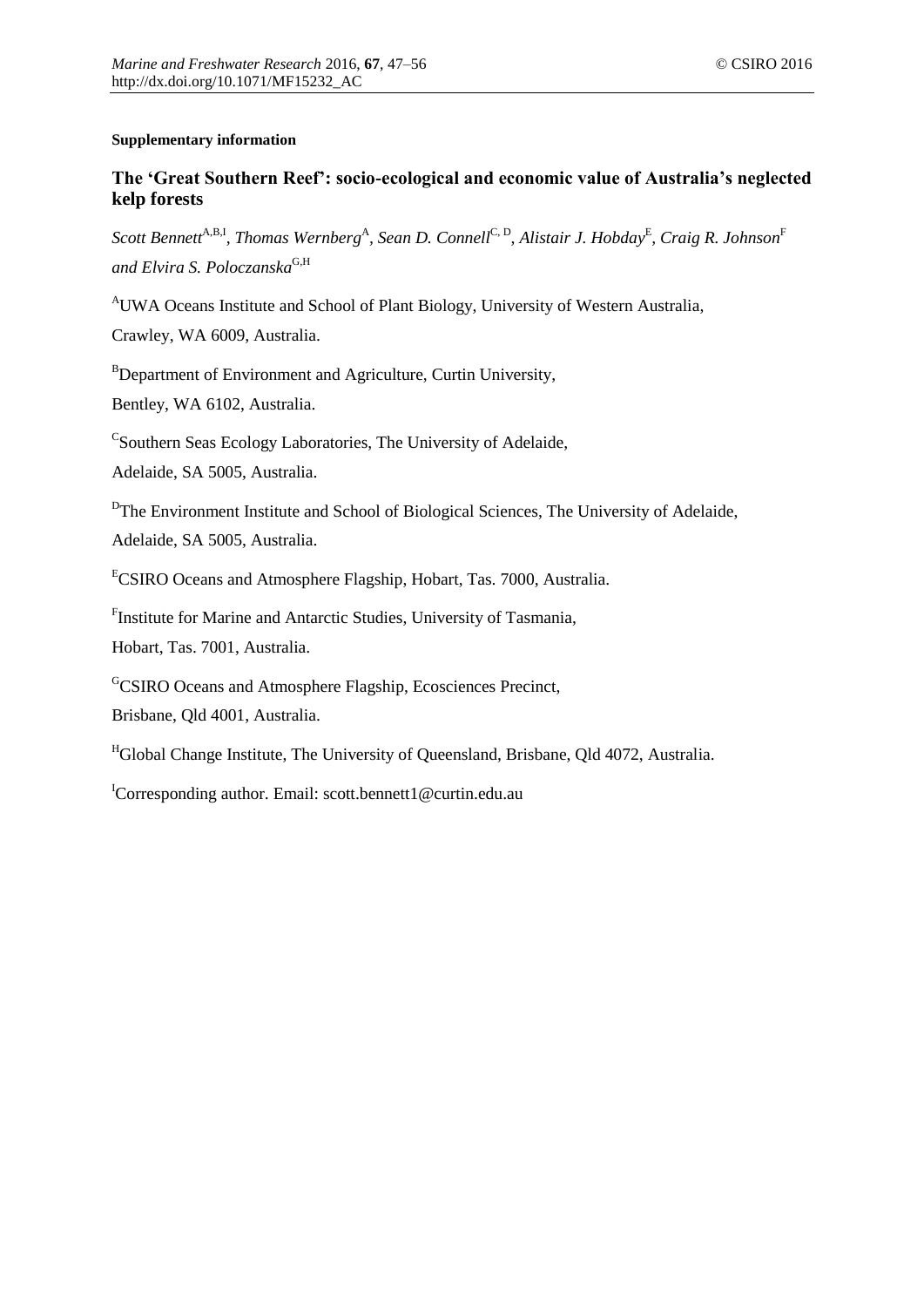#### **Table S1. Summary of the area, length and human population residing within or along the Great Southern Reef and Australia's other large iconic natural wonders**

| Ecosystem                                | Size $(km^2)$             | Coastline length                | Human           | Source                                   |
|------------------------------------------|---------------------------|---------------------------------|-----------------|------------------------------------------|
|                                          | by depth zone             | (km)                            | population      |                                          |
| <b>Great Southern Reef</b>               | $478139(0-100 \text{ m})$ | ~100                            |                 | 15 890 000 R. Hovey, unpubl. data        |
|                                          | $184388 (0 - 50 m)$       |                                 |                 |                                          |
|                                          | $71389(0-30)$ m)          |                                 |                 |                                          |
| <b>Great Barrier Reef</b>                | 344 400                   | 2300                            | 1 040 000       | www.gbrmpa.gov.au                        |
| Ningaloo Reef (Cape Range National Park) | 506                       | 300                             | ~2500           | ningaloo-atlas.org.au                    |
| Shark Bay                                | 22 000                    | 1500                            | ~1000           | www.sharkbay.org                         |
| The Kimberley                            | 424 517                   | -                               | 38 000          | www.kimberleyaustralia.com               |
| Murray–Darling Basin                     | 059000                    | 1365                            | $\sim$ 2000 000 | www.mdba.gov.au                          |
| Tasmanian Wilderness World Heritage Area | 15 840                    | $\hspace{0.1mm}-\hspace{0.1mm}$ | —               | www.parks.tas.gov.au/index.aspx?base=391 |
| Kakadu National Park                     | 19 804                    | 200                             | ~2000           | www.environment.gov.au/parks/kakadu      |

Size values for the GSR are reported for 30-m, 50-m and 100-m depth contours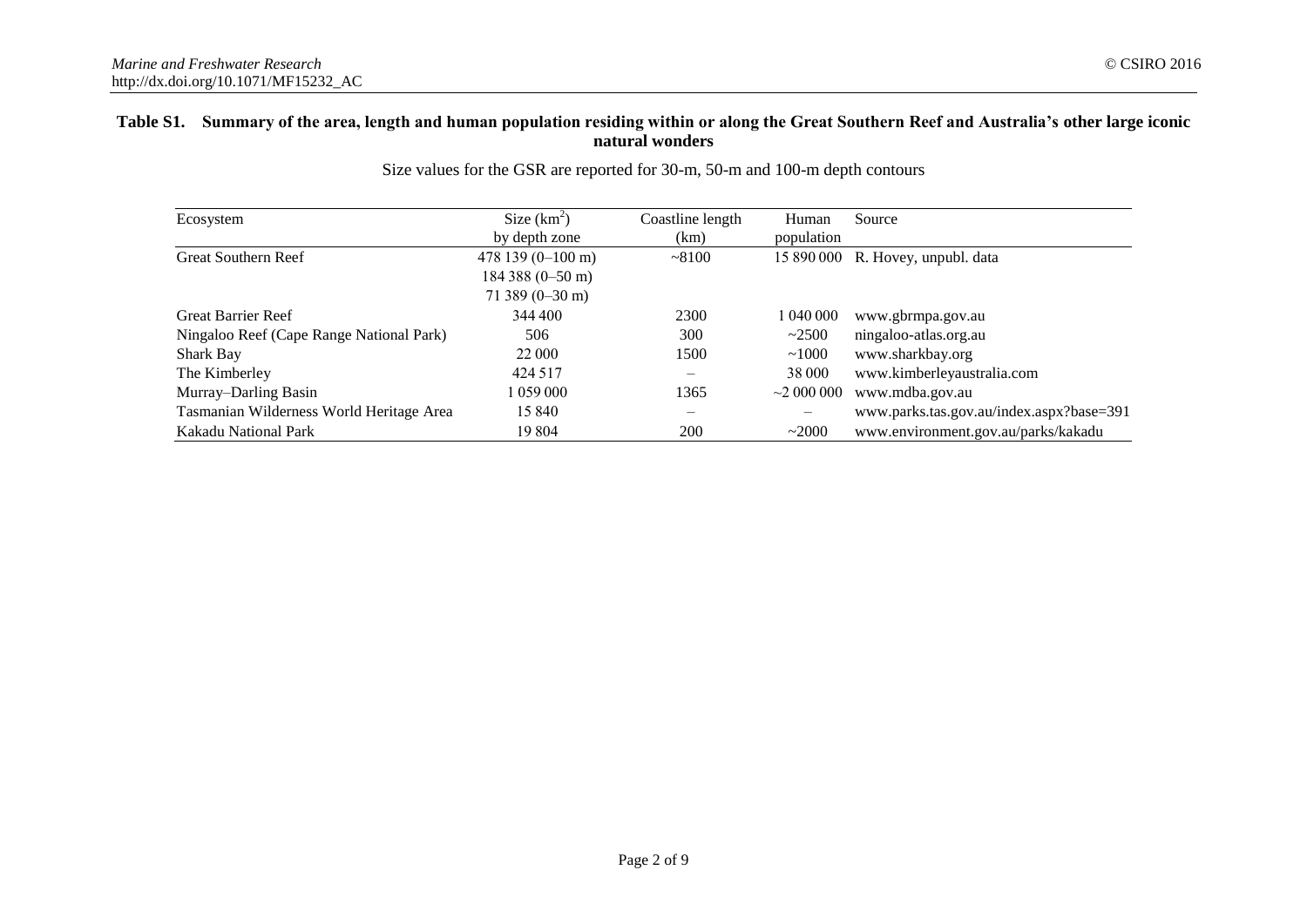## **Table S2. Diversity, endemism and global diversity ranking (GDR) of phyla found on the Great Southern Reef**

|          | Kingdom Phylum    | Common name                              | Species         | Endemism            | <b>GDR</b> | Sources                                                    |
|----------|-------------------|------------------------------------------|-----------------|---------------------|------------|------------------------------------------------------------|
|          |                   |                                          | diversity       | (% )                |            |                                                            |
| Protista | Rhodophyta        | Red seaweed                              | 565             | 77%                 |            | Bolton 1994; Kerswell 2006; Phillips 2001                  |
|          | Phaeophyta        | Brown seaweed                            | 219             | 59%                 |            |                                                            |
|          | Chlorophyta       | Green seaweed                            | 124             | 40%                 |            |                                                            |
|          | Animalia Porifera | <b>Sponges</b>                           | 1163            | 56%                 | 3          | Cork <i>et al.</i> 2006; Van Soest <i>et al.</i> 2012      |
|          | Chordata          | Fishes                                   | 731             |                     |            | Stuart-Smith et al. 2013                                   |
|          |                   | Ascidians                                | 353             | 40%                 | 2          | Kott 2006; Primo and Vázquez 2008; Shenkar and Swalla 2011 |
|          | Arthropoda        | <b>Isopods</b>                           | 541             |                     |            | Poore and Bruce 2012                                       |
|          | (Crustacea)       | Decapods: lobsters, crabs and prawns     | 390             |                     |            | O'Hara and Poore 2000                                      |
|          | Echinodermata     | Echinoderms: urchins, seastars (brittle) | 350             |                     |            | O'Hara and Poore 2000                                      |
|          |                   | stars)                                   | $(235^{\rm A})$ | $(-22\%)$           | $-3$       | Stöhr <i>et al.</i> 2012                                   |
|          | Bryozoa           | <b>Bryozoans</b>                         | 546             | 38%                 | 3          | Barnes and Griffiths 2008                                  |
|          | Mollusca          | (Bivalves) Gastropods, Cephalopods,      | $-757$          | $59\%$ <sup>A</sup> | $-4$       | Alistair Crame 2000; Benkendorff and Davis 2002            |
|          |                   |                                          |                 | റ                   | $\Omega$   |                                                            |

Data for GDR derived from global data provided in the sources

<sup>A</sup>Estimated from localised sampling (Benkendorff and Davis 2002).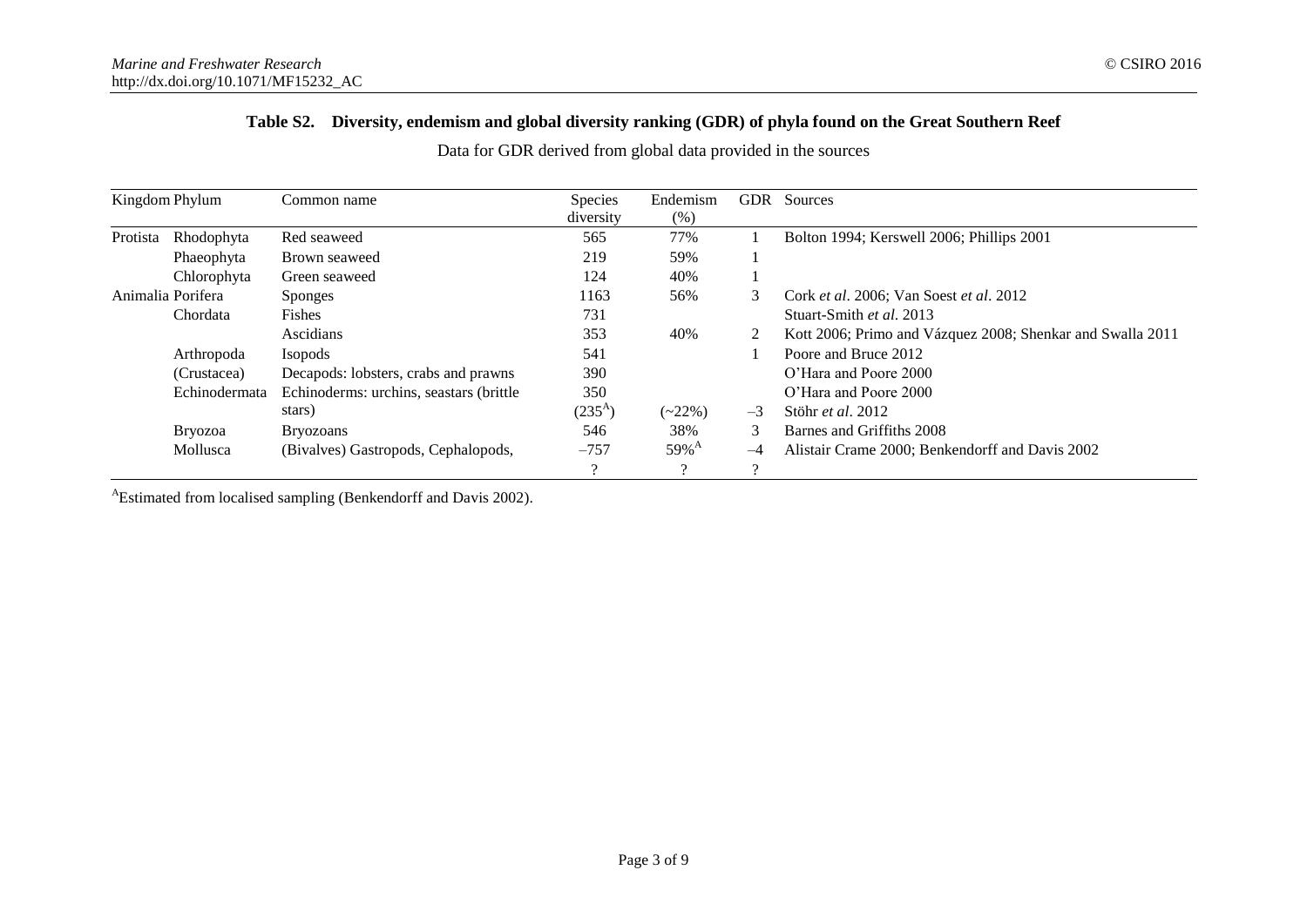| Species             | Region     | Commercial    | <b>Estimated GPV</b>                   | Percentage  | Source               |
|---------------------|------------|---------------|----------------------------------------|-------------|----------------------|
|                     |            | catch (tonne) | $(AUD\$ <sub>5</sub> , $\times 10^6$ ) | of GSP      |                      |
| Rock lobster        | <b>WA</b>  | 5947          | 184.1                                  | 0.1%        | www.fish.wa.gov.au   |
| Panulirus cygnus    |            |               |                                        |             | www.abs.gov.au       |
| Rock lobster        | SA         | 1554          | 85.83                                  | 0.1%        |                      |
| Jasus edwardsii     | Vic.       | 274           | 14.42                                  | 0.005%      |                      |
|                     | Tas.       | 1302          | 65.22                                  | 0.28%       |                      |
|                     | <b>NSW</b> | 122           | 6.75                                   | 0.002%      |                      |
| Abalone             | <b>WA</b>  | 284           | 10                                     | 0.005%      | www.fish.wa.gov.au   |
| Haliotis roei       |            |               |                                        |             |                      |
| Haliotis conicopora |            |               |                                        |             |                      |
| Haliotis laevigata  |            |               |                                        |             |                      |
| Abalone             | SA         | 815           | 28                                     | 0.033%      | www.sardi.sa.gov.au/ |
| Haliotis rubra      | Vic.       | 283           | ??                                     | n/a         | www.vada.com.au      |
| Haliotis laevigata  | Tas.       | 2443          | 97                                     | 0.412%      | www.tsic.org.au      |
| Abalone             | <b>NSW</b> | 73            | 1.9                                    | $< 0.001\%$ | www.abs.gov.au       |
| Haliotis rubra      |            |               |                                        |             |                      |
| Total               | <b>GSR</b> |               | 493.22                                 | 0.049%      |                      |

### **Table S3. Commercial catch, gross production value (GPV) and proportion of gross state product (GSP) of rock lobster and wild-caught abalone on the Great Southern Reef (GSR) for the most recent period available**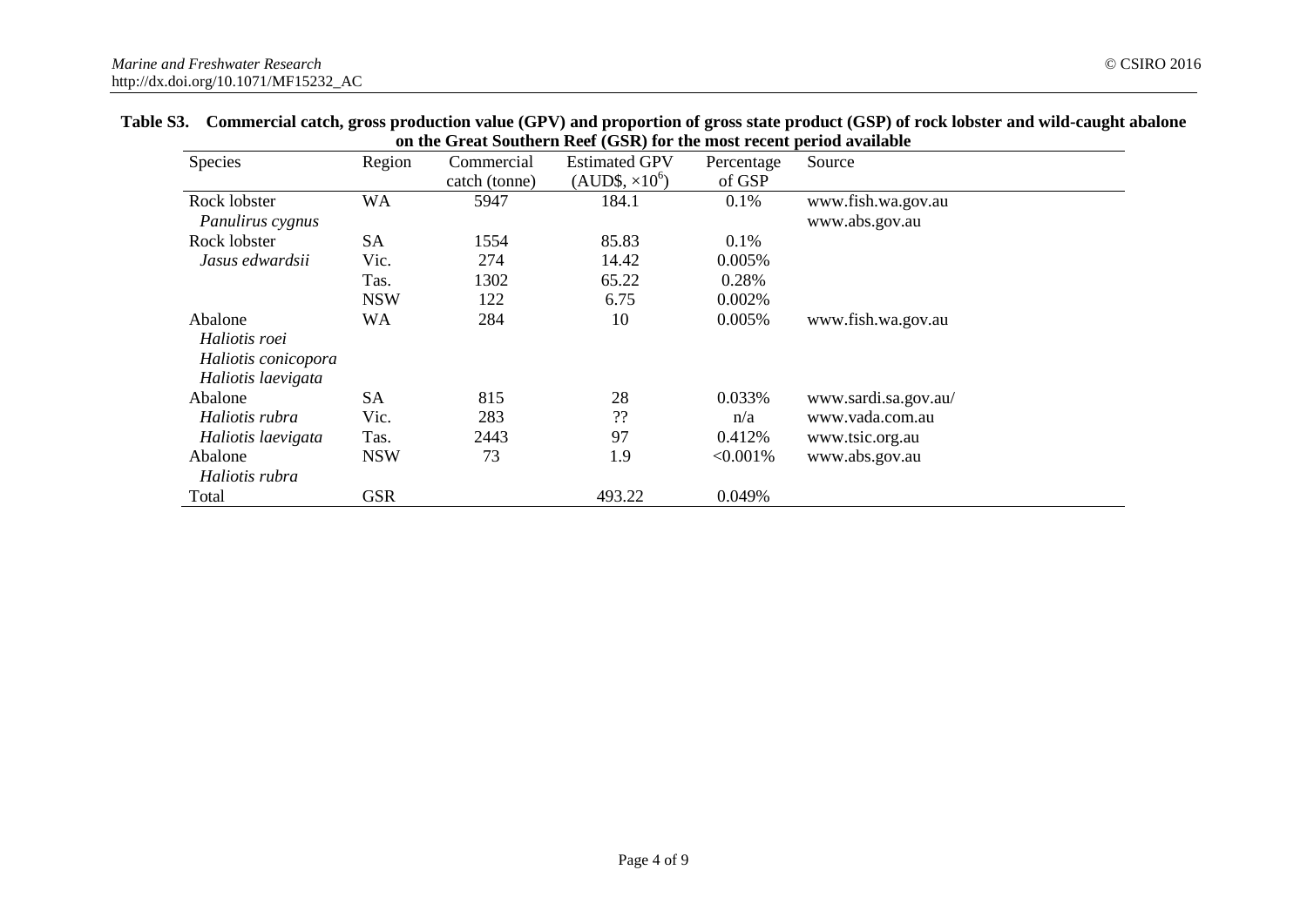### **Table S4. Summary of total tourism expenditure in coastal regions along the Great Southern Reef (GSR) based on 2007–08 data**

Values represent all tourism expenditure, not only values directly associated with the GSR. Bold formatting represents the GSR combined totals and italic formatting represents the GBR (i.e. non-GSR regions). Metropolitan regions in New South Wales are Sydney, Wollongong and Newcastle, Adelaide in South

| Australia, Melbourne in Victoria and Perth in Western Australia. All values have been extracted from Tourism Research Australia (2011) |  |  |  |
|----------------------------------------------------------------------------------------------------------------------------------------|--|--|--|
|----------------------------------------------------------------------------------------------------------------------------------------|--|--|--|

|            |                           | Total tourism expenditure | Mean economic |
|------------|---------------------------|---------------------------|---------------|
|            |                           | $(AU$ year-1, x106)$      | importance    |
|            |                           |                           | (% )          |
| <b>NSW</b> | Metropolitan              | 11751                     | 2.4           |
|            | Regional                  | 4809                      | 5.7           |
| <b>SA</b>  | Metropolitan              | 2325                      | 1.7           |
|            | Regional                  | 1130                      | 6.3           |
| Tas.       | Regional                  | 679                       | 9.4           |
| Vic.       | Metropolitan              | 9646                      | 2.4           |
|            | Regional                  | 1905                      | 9.1           |
| <b>WA</b>  | Metropolitan              | 4474                      | 1.6           |
|            | Regional                  | 1306                      | 4.8           |
| <b>GSR</b> | <b>Metropolitan Total</b> | 28 19 6                   | 2.4           |
|            | <b>Regional Total</b>     | 9829                      | 7.4           |
|            | <b>Overall Total</b>      | 38 025                    | 6.2           |
| <b>GBR</b> | Total                     | 5608                      | 6.6           |
|            |                           | $(6410)^{\rm A}$          |               |

<sup>A</sup>Tourism value of GBR in parentheses indicates estimate by Deloitte Access Economics (2012).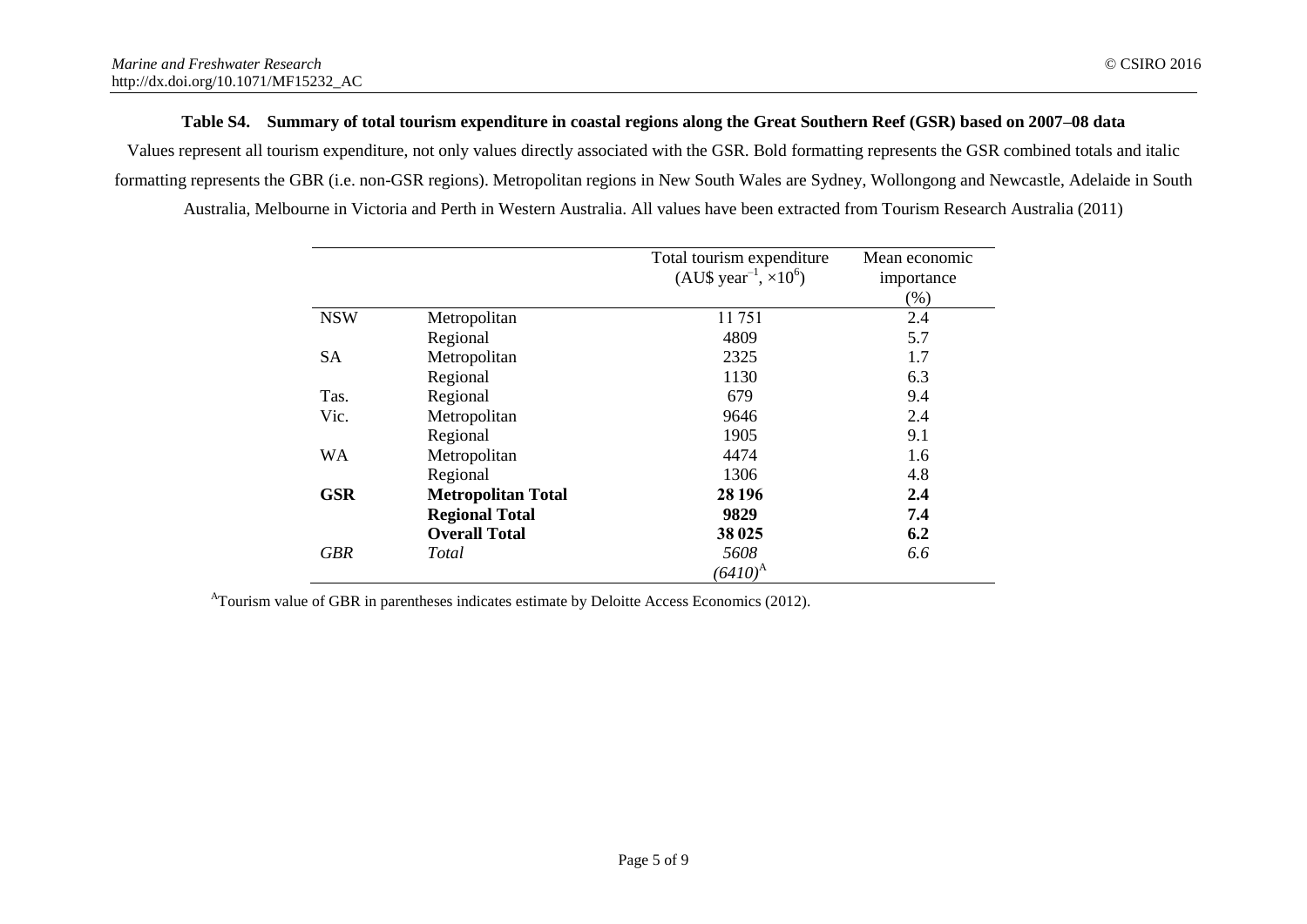### **Table S5. Effort and economic value of recreational fishing in coastal waters along the Great Southern Reef**

Coastal waters are defined as those up to 5 km offshore. Bold formatting represents the GSR combined totals and italic formatting represents the GBR (i.e.

| Region          | Number of participants<br>(percentage of state)<br>population) | Percentage of total<br>effort applied in<br>coastal waters | Total number<br>of fishing<br>days | Number of coastal<br>water fishing days | Total direct<br>recreational<br>fishing revenue<br>$(AU$ year-1, ×106)$ | Coastal waters<br>recreational fishing<br>revenue (AU\$ year <sup>-1</sup> .<br>$\times10^{6}$ |
|-----------------|----------------------------------------------------------------|------------------------------------------------------------|------------------------------------|-----------------------------------------|-------------------------------------------------------------------------|------------------------------------------------------------------------------------------------|
| <b>NSW</b>      | $998\,500 \pm 33\,686\, (17.1\%)$                              | 27%                                                        | 6879000                            | 1680000                                 | 550                                                                     | 148.5                                                                                          |
| Vic.            | $549803 \pm 23892(12.7%)$                                      | 13%                                                        | 2 640 000                          | 343 200                                 | 396.27                                                                  | 51.51                                                                                          |
| Tas.            | $124590 \pm 4154(29.3\%)$                                      | 52%                                                        | 816000                             | 424 320                                 | 51.86                                                                   | 26.97                                                                                          |
| <b>SA</b>       | $32\,227 \pm 13\,716\,(24.1\%)$                                | 72%                                                        | 1 944 000                          | 1 399 680                               | 148.48                                                                  | 106.90                                                                                         |
| WA <sup>A</sup> | $454885 \pm 17330(28.5\%)$                                     | 65%                                                        | 3 3 6 7 0 0 0                      | 2 188 550                               | 338.38                                                                  | 219.95                                                                                         |
| <b>GSR</b>      |                                                                |                                                            |                                    | 6 0 35 7 50                             |                                                                         | 553.83                                                                                         |
| <b>GBR</b>      | $296632 \pm 24295(24.7%)$                                      | 43%                                                        | 4 651 000<br>(3,500,000)           | 1999930                                 | 332                                                                     | 142.76                                                                                         |

non-GSR regions). All values taken from Henry and Lyle (2003)

<sup>A</sup>WA figures include only the recreational fishing population living south of Kalbarri.

<sup>B</sup>Fishing day estimates for GBR represent entire state estimated from Henry and Lyle (2003) and GBR specific in brackets estimated by Delloitte Access Economics (2012).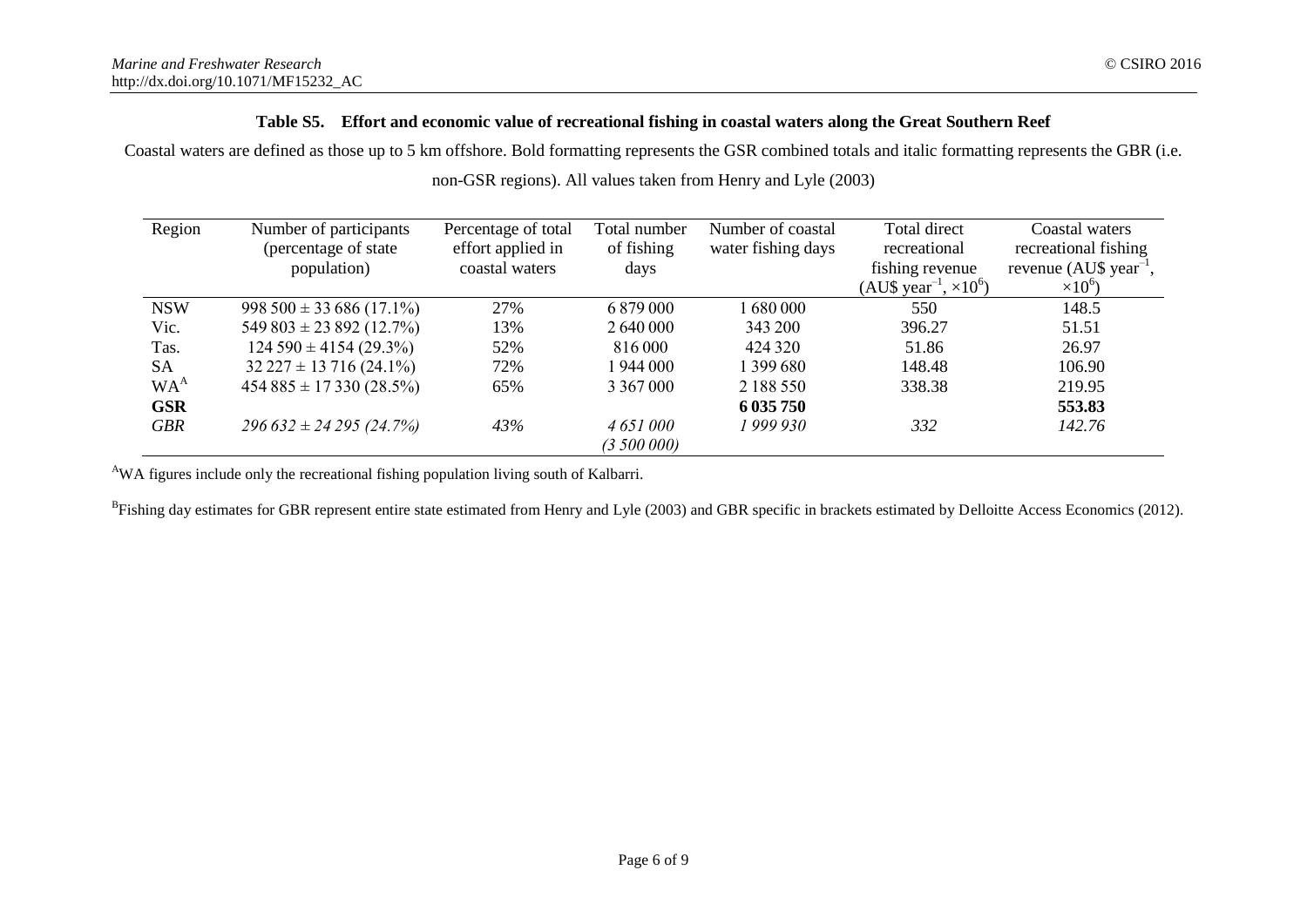| Table So. Aeporting of news rients concerning coral reets, temperate reets, coral and keip in various Australian news outlets |            |                |        |                |             |            |
|-------------------------------------------------------------------------------------------------------------------------------|------------|----------------|--------|----------------|-------------|------------|
| News outlet                                                                                                                   | Coral reef | Temperate      | Coral  | Kelp           | Coral focus | Kelp focus |
|                                                                                                                               |            | reef           |        |                | (% )        | (%)        |
| Tasmania                                                                                                                      |            |                |        |                |             |            |
| <i>The Mercury</i> (www.themercury.com.au) <sup>A</sup>                                                                       | 9          | $\overline{2}$ | 180    | 9              | 95.2        | 4.8        |
| <i>The Examiner</i> (www.theexaminer.com.au) <sup>A</sup>                                                                     | 31         | 3              | 260    | 8              | 97.0        | 3.0        |
| Victoria                                                                                                                      |            |                |        |                |             |            |
| <i>The Age</i> (www.theage.com.au) <sup>A</sup>                                                                               | 1075       | 35             | 2649   | 143            | 94.9        | 5.1        |
| The Herald Sun (www.heraldsun.com.au) <sup>A</sup>                                                                            | 1870       | 21             | 28 600 | 73             | 99.7        | 0.3        |
| Australian Financial Review (www.afr.com.au) <sup>A</sup>                                                                     | 30         | $\Omega$       | 27     | 2              | 93.1        | 6.9        |
| South Australia                                                                                                               |            |                |        |                |             |            |
| <i>The Advertiser</i> (www.adelaidenow.com.au) <sup>A</sup>                                                                   | 1770       | 23             | 20 400 | 59             | 99.7        | 0.3        |
| Western Australia                                                                                                             |            |                |        |                |             |            |
| <i>The West Australian</i> (www.thewest.com.au) <sup>A</sup>                                                                  | 126        | 32             | 387    | 12             | 97.0        | 3.0        |
| Perth Now (www.perthnow.com.au)                                                                                               | 3430       | 25             | 43 700 | 68             | 99.8        | 0.2        |
| New South Wales & Australian Capital Territory                                                                                |            |                |        |                |             |            |
| Sydney Morning Herald (www.smh.com.au) <sup>A</sup>                                                                           | 1099       | 34             | 2680   | 145            | 94.9        | 5.1        |
| The Daily Telegraph (www.dailytelegraph.com.au) <sup>A</sup>                                                                  | 2760       | 31             | 29 400 | 91             | 99.7        | 0.3        |
| <i>The Australian</i> (www.theaustralian.com.au) <sup>A</sup>                                                                 | 838        | 45             | 27300  | 1880           | 93.6        | 6.4        |
| <i>The Herald</i> (www.theherald.com.au) <sup>A</sup>                                                                         | 111        | 22             | 510    | 9              | 98.3        | 1.7        |
| The Canberra Times (www.canberratimes.com.au)                                                                                 | 749        | 28             | 1722   | 101            | 94.5        | 5.5        |
| Queensland                                                                                                                    |            |                |        |                |             |            |
| Courier-Mail (www.couriermail.com.au)                                                                                         | 2940       | 9              | 99 900 | 90             | 99.9        | 0.1        |
| The Gold Coast Bulletin (www.goldcoastbulletin.com.au)                                                                        | 478        | 6              | 1070   | $\overline{7}$ | 99.4        | 0.6        |
| National                                                                                                                      |            |                |        |                |             |            |
| ABC News online (http://www.abc.net.au)                                                                                       | 2754       | 2146           | 1656   | 68             | 96.1        | 3.9        |

| Table S6. |  |  |  | . Reporting of news items concerning coral reefs, temperate reefs, coral and kelp in various Australian news outlets |
|-----------|--|--|--|----------------------------------------------------------------------------------------------------------------------|
|-----------|--|--|--|----------------------------------------------------------------------------------------------------------------------|

<sup>A</sup>Denotes news outlets from areas immediately adjacent to the GSR, 'Great Southern Reef'.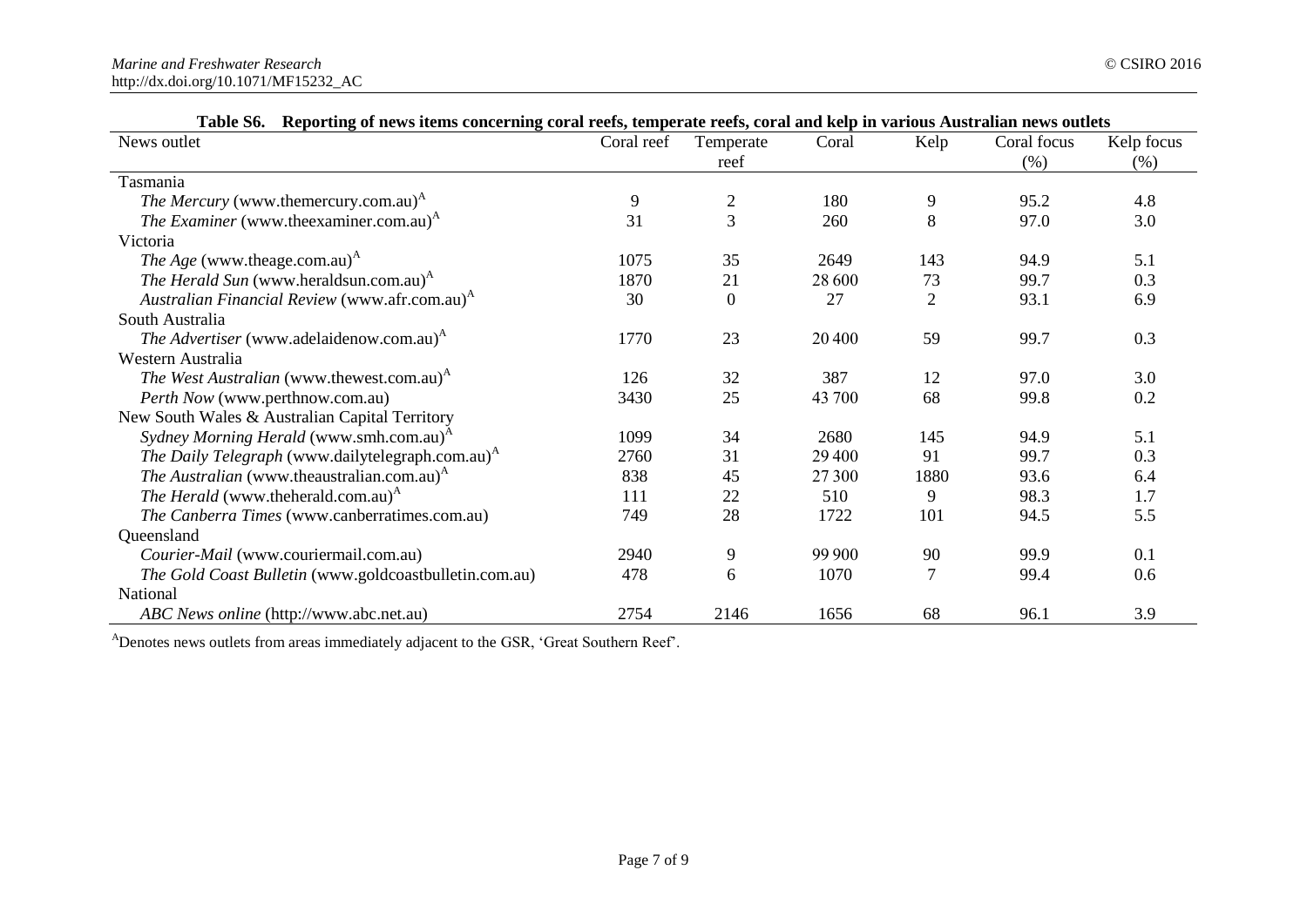#### **References**

- Alistair Crame, J. (2000). Evolution of taxonomic diversity gradients in the marine realm: evidence from the composition of Recent bivalve faunas. *Paleobiology* **26**, 188–214[. doi:10.1666/0094-](http://dx.doi.org/10.1666/0094-8373(2000)026%3c0188:EOTDGI%3e2.0.CO;2) [8373\(2000\)026<0188:EOTDGI>2.0.CO;2](http://dx.doi.org/10.1666/0094-8373(2000)026%3c0188:EOTDGI%3e2.0.CO;2)
- Barnes, D. K., and Griffiths, H. J. (2008). Biodiversity and biogeography of southern temperate and polar bryozoans. *Global Ecology and Biogeography* **17**, 84–99.
- Benkendorff, K., and Davis, A. (2002). Identifying hotspots of molluscan species richness on rocky intertidal reefs. *Biodiversity and Conservation* **11**, 1959–1973[. doi:10.1023/A:1020886526259](http://dx.doi.org/10.1023/A:1020886526259)
- Bolton, J. (1994). Global seaweed diversity: patterns and anomalies. *Botanica Marina* **37**, 241–246. [doi:10.1515/botm.1994.37.3.241](http://dx.doi.org/10.1515/botm.1994.37.3.241)
- Cork, S., Sattler, P., and Alexandra, J. (2006). 'Biodiversity' Theme commentary prepared for the 2006 Australian State of the Environment Committee, Department of the Environment and Heritage, Canberra.
- Henry, G. W., and Lyle, J. M. (2003). The national recreational and Indigenous fishing survey. Fisheries Research and Development Corporation Project 1999/158. Australian Government Department of Agriculture, Fisheries and Forestry, Canberra.
- Kerswell, A. P. (2006). Global biodiversity patterns of benthic marine algae. *Ecology* **87**, 2479–2488. [doi:10.1890/0012-9658\(2006\)87\[2479:GBPOBM\]2.0.CO;2](http://dx.doi.org/10.1890/0012-9658(2006)87%5b2479:GBPOBM%5d2.0.CO;2)
- Kott, P. (2006). Observations on non‐didemnid ascidians from Australian waters (1). *Journal of Natural History* **40**, 169–234[. doi:10.1080/00222930600621601](http://dx.doi.org/10.1080/00222930600621601)
- O'Hara, T. D., and Poore, G. C. (2000). Patterns of distribution for southern Australian marine echinoderms and decapods. *Journal of Biogeography* **27**, 1321–1335. [doi:10.1046/j.1365-2699.2000.00499.x](http://dx.doi.org/10.1046/j.1365-2699.2000.00499.x)
- Phillips, J. A. (2001). Marine macroalgal biodiversity hotspots: why is there high species richness and endemism in southern Australian marine benthic flora? *Biodiversity and Conservation* **10**, 1555–1577. [doi:10.1023/A:1011813627613](http://dx.doi.org/10.1023/A:1011813627613)
- Poore, G. C., and Bruce, N. L. (2012). Global diversity of marine isopods (except Asellota and crustacean symbionts). *PLoS One* **7**, e43529[. doi:10.1371/journal.pone.0043529](http://dx.doi.org/10.1371/journal.pone.0043529)
- Primo, C., and Vázquez, E. (2008). Zoogeography of the southern New Zealand, Tasmanian and southern African ascidian fauna. *New Zealand Journal of Marine and Freshwater Research* **42**, 233–256. [doi:10.1080/00288330809509951](http://dx.doi.org/10.1080/00288330809509951)
- Shenkar, N., and Swalla, B. J. (2011). Global diversity of Ascidiacea. *PLoS One* **6**(6), e20657. [doi:10.1371/journal.pone.0020657](http://dx.doi.org/10.1371/journal.pone.0020657)
- Stöhr, S., O'Hara, T. D., and Thuy, B. (2012). Global diversity of brittle stars (Echinodermata: Ophiuroidea). *PLoS One* **7**(3), e31940. [doi:10.1371/journal.pone.0031940](http://dx.doi.org/10.1371/journal.pone.0031940)
- Stuart-Smith, R. D., Bates, A. E., Lefcheck, J. S., Duffy, J. E., Baker, S. C., Thomson, R. J., Stuart-Smith, J. F., Hill, N. A., Kininmonth, S. J., Airoldi, L., Becerro, M. A., Campbell, S. J., Dawson, T. P., Navarrete, S. A.,